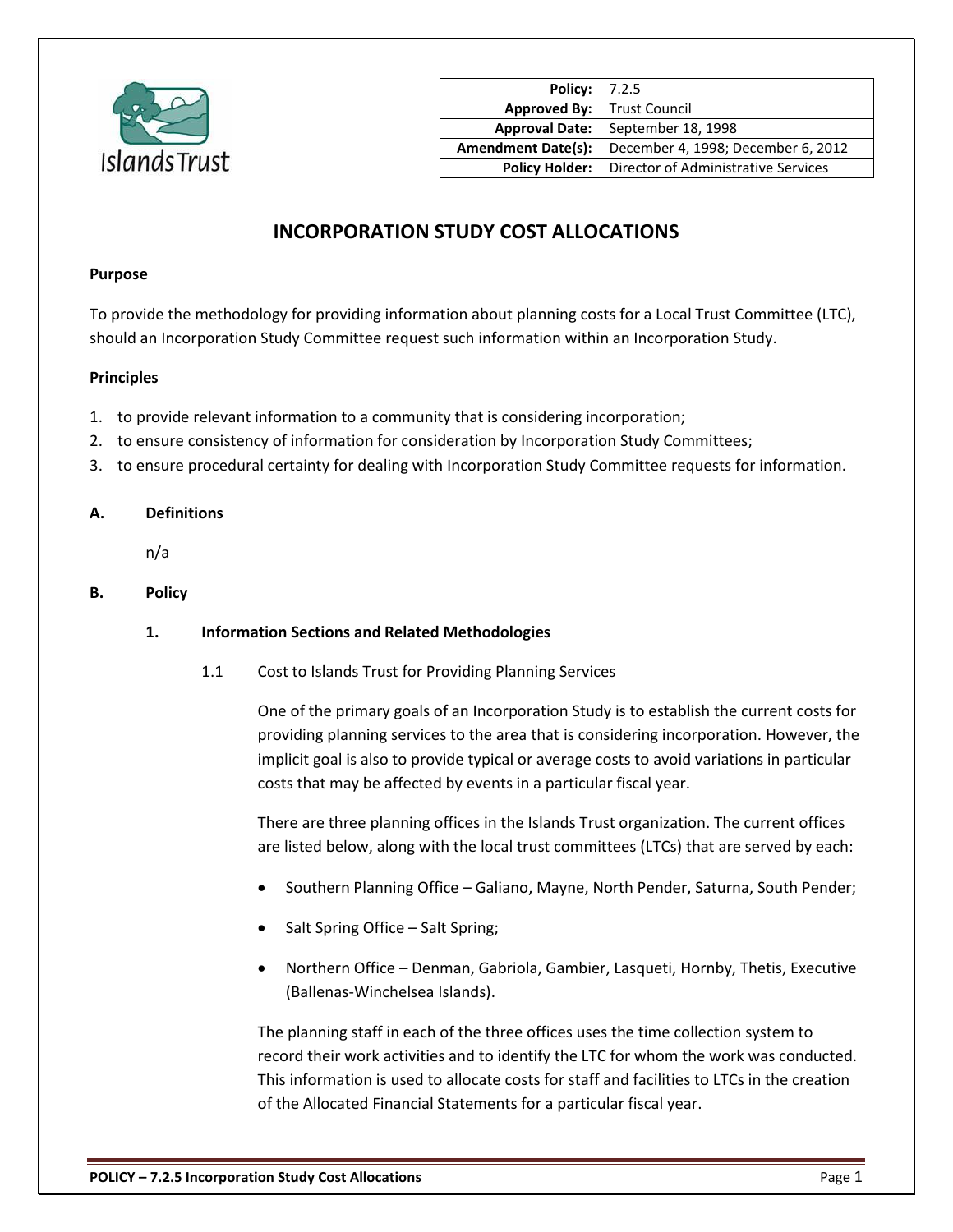To develop the costs for providing planning services as an input into an Incorporation Study, several methods are used depending on the cost item being considered:

- Direct budgeted costs some costs are directly allocated to an LTC, for example, the LTC Local Expense budget;
- Allocated budgeted costs costs that are provided through a planning office use this allocated approach. The budgeted amount is allocated to an LTC based on the time allocation from the most recent Allocated Financial Statements. For example, the staff salary and benefit costs would be allocated to an LTC in this manner;
- Five year average of actual costs for costs that vary widely depending on the activity in a particular year, a five-year average of actual costs is used. Legal costs for bylaw litigation are an example of when this approach would be appropriate;
- Budget estimate some costs that are recorded as administrative costs in Islands Trust actually provide benefit to the planning offices, which in turn provide benefit to the LTCs. For example, furniture costs for planners would be estimated when detailing the costs to provide planning services to an LTC.

Appendix 1 itemizes the Islands Trust general ledger codes and the approach to be used in providing an Incorporation Study Committee with the cost of providing planning services for an LTC.

1.2 Estimated Municipal Contribution After Incorporation

The *Islands Trust Act* defines the framework for tax contributions by island municipalities. Policy 7.2.6 describes the detailed methodology for calculating the tax contribution from island municipalities in a particular year.

To provide an Incorporation Study Committee with a reasonable estimate of the tax contribution that would be payable by a new island municipality, the following approach will be taken:

- The current year Islands Trust budget detail will be restated to remove the budgeted costs and revenues that are attributable to the LTC that is the subject of the Incorporation Study;
- Other adjustments to the Islands Trust budget detail will be made to reflect potential impacts on other cost and revenue budget lines;
- The methodology in Policy 7.2.6 will be applied to the modified budget and the Incorporation Study Committee will be informed of the resulting municipal contributions for potential island municipalities.

# **2. Request Procedure**

2.1 The request for information must be made in writing to the attention of the Treasurer who will verify that the request is from an approved Incorporation Study Committee.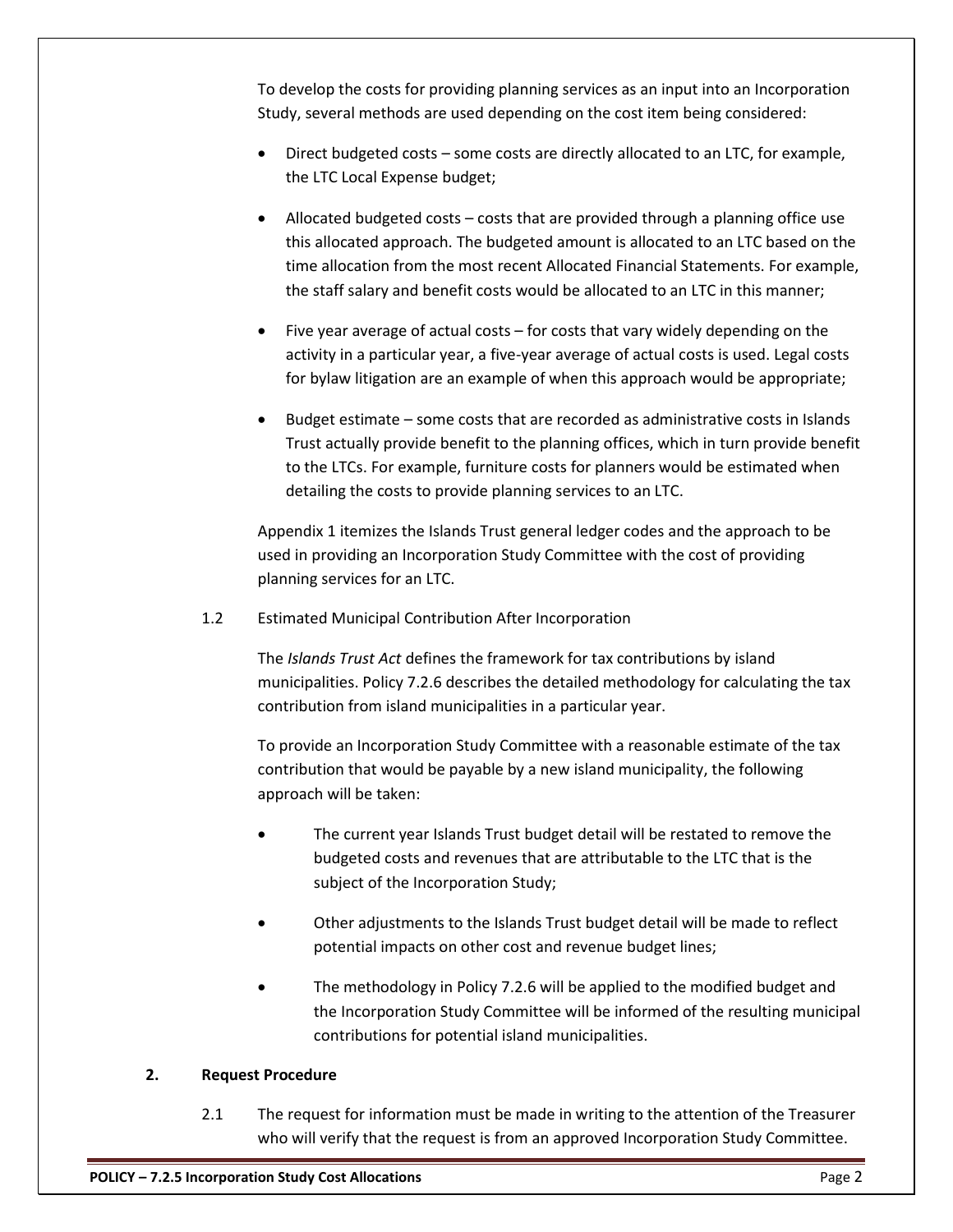2.2 The information will be provided to the Incorporation Study Committee as well as to the Islands Trust's Financial Planning Committee, Executive Committee, relevant LTC and the Governance and Structure Branch of the Ministry of Municipal Affairs and Housing.

# **3. Use of Information**

- 3.1 Responses to requests, as provided under this policy, will indicate that:
	- 3.1.1 the information is intended for the convenience of an Incorporation Study Committee;
	- 3.1.2 the information is based on a Trust Council approved policy and the principles and methodology may be subject to revision from time to time and is, therefore, not intended to reflect a permanent or on-going allocation of resources; and
	- 3.1.3 the information is deemed to be in the public domain once provided to the Incorporation Study Committee.

## **C. Legislated References**

- 1. Detailed financial information used to create the most recent Islands Trust Financial Plan Bylaw;
- 2. Detailed financial information from prior years that were used to create audited financial statements for Islands Trust;
- 3. Prior years' Allocated Financial Statements for Islands Trust, including allocation of time to LTCs by planning staff;
- 4. Policy 7.2.6, Municipal Tax Requisition Calculation; and,
- 5. Policy 7.6.1, Freedom of Information and Protection of Privacy.

## **D. Attachments/Links to Supporting Forms, Documents, Websites, Related Policies and Procedures**

Appendix 1: Method to Calculate Cost of Planning Services Provided by Islands Trust by General Ledger Code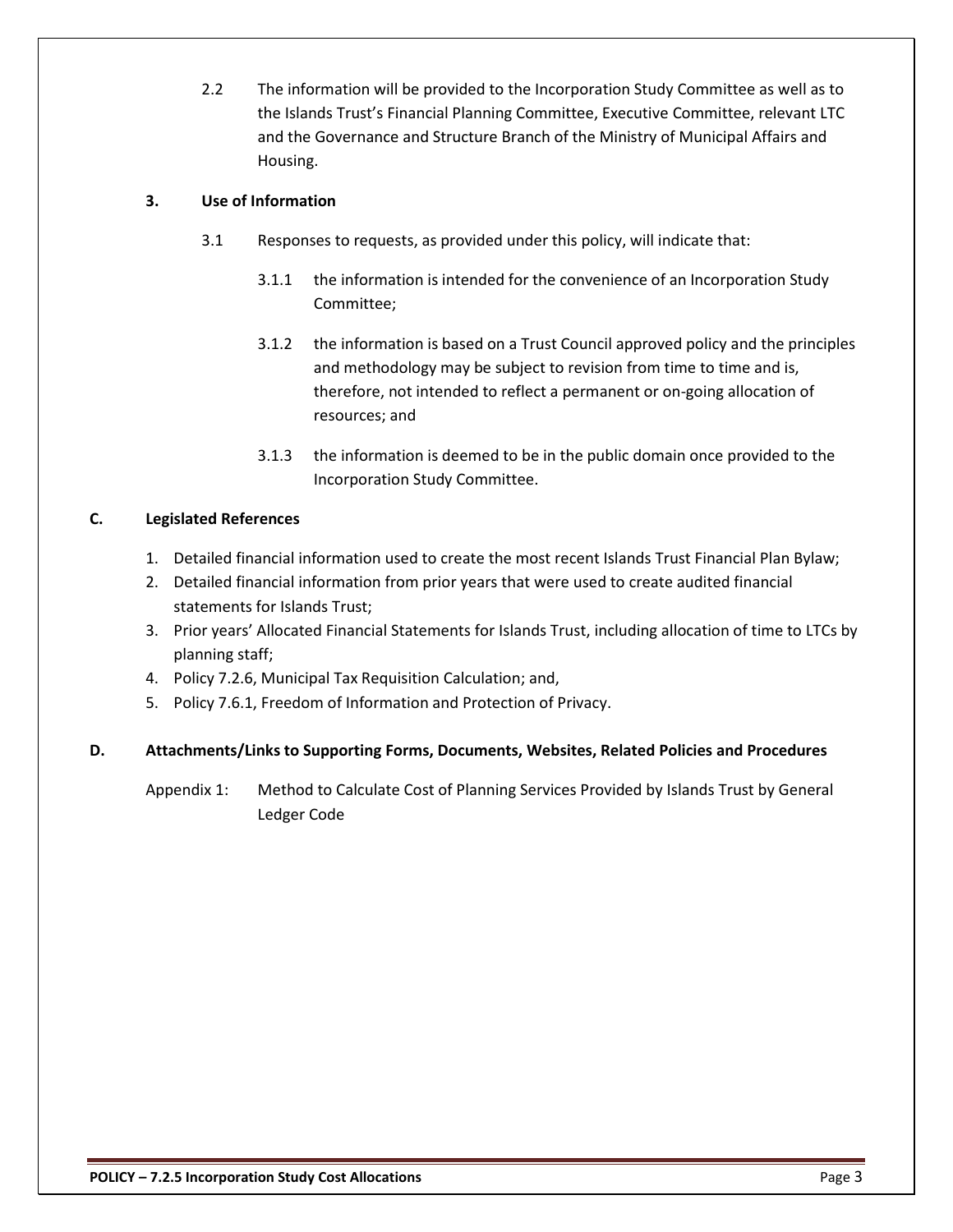## **Appendix 1**

## **Method to Calculate Cost of Planning Services Provided by Islands Trust by General Ledger Code**

#### **Legend:**

- **Direct –** direct assignment of LTC budget
- **Allocation –** allocated amount from Local Planning staff time collection information and planning office budget line amounts
- **5 Yr Avg** five year average of actual expenditures for an LTC for that budget line
- **Estimate –** budget estimate

# **General Ledger**

| <b>Account #</b> | <b>Account Description</b>                          | <b>Method</b> |
|------------------|-----------------------------------------------------|---------------|
| 50900            | Amortization                                        | Estimate      |
| 52500            | <b>Board of Variance</b>                            | 5 Yr Avg      |
| 55100            | Computer Non Capital H/W & S/W OVER \$150           | Estimate      |
| 55105            | Computer S/W License renewal & maintenance          | Estimate      |
| 55200            | <b>Computer "Internet Charges"</b>                  | Allocation    |
| 55400            | Computer "Non Capital H/W & S/W UNDER \$150"        | Estimate      |
| 55500            | Computer "Technical Support"                        | Estimate      |
| 55600            | Computer "Trustee Hardware & Internet"              | 5 Yr Avg      |
| 56500            | <b>Contract Services</b>                            | Allocation    |
| 58000            | Equipment Leases, Supplies & Maintenance            | Allocation    |
| 60000            | Insurance                                           | Estimate      |
| 62000            | Land Title Registrations                            | 5 Yr Avg      |
| 63000            | Legal "General"                                     | 5 Yr Avg      |
| 63100            | Legal "Bylaw Enforcement Litigation"                | 5 Yr Avg      |
| 63200            | Legal "Litigation Defence"                          | 5 Yr Avg      |
| 65000            | LTC "Trustee Expenses"                              | <b>Direct</b> |
| 65200            | <b>LTC Local Expenses</b>                           | <b>Direct</b> |
| 67500            | Memberships                                         | Estimate      |
| 68100            | Notices Statutory & Non Statutory                   | 5 Yr Avg      |
| 69000            | Office "Rent & Services"                            | Allocation    |
| 69100            | Office Non Capital Furniture & Equipment OVER \$150 | Estimate      |
| 70000            | Postage & Courier                                   | Allocation    |
| 72001            | Project Projects funded by grants                   | Estimate      |
| 72300            | OCP or LUB Project                                  | 5 Yr Avg      |
| 73001            | Program Current Fiscal                              | Estimate      |
| 76100            | "Salaries Planners & RPM's"                         | Allocation    |
| 76110            | "Benefits Planners & RPM's"                         | Allocation    |
| 77100            | "Salaries Planning Support Staff"                   | Allocation    |
| 77110            | "Benefits Planning Support Staff"                   | Allocation    |
| 78100            | "Salaries Bylaw"                                    | Allocation    |
| 78110            | "Benefits Bylaw"                                    | Allocation    |
| 79000            | <b>Stationery &amp; Supplies</b>                    | Allocation    |
| 80100            | Telephone "Lease"                                   | Allocation    |
| 80200            | Telephone "Toll Charges"                            | Allocation    |